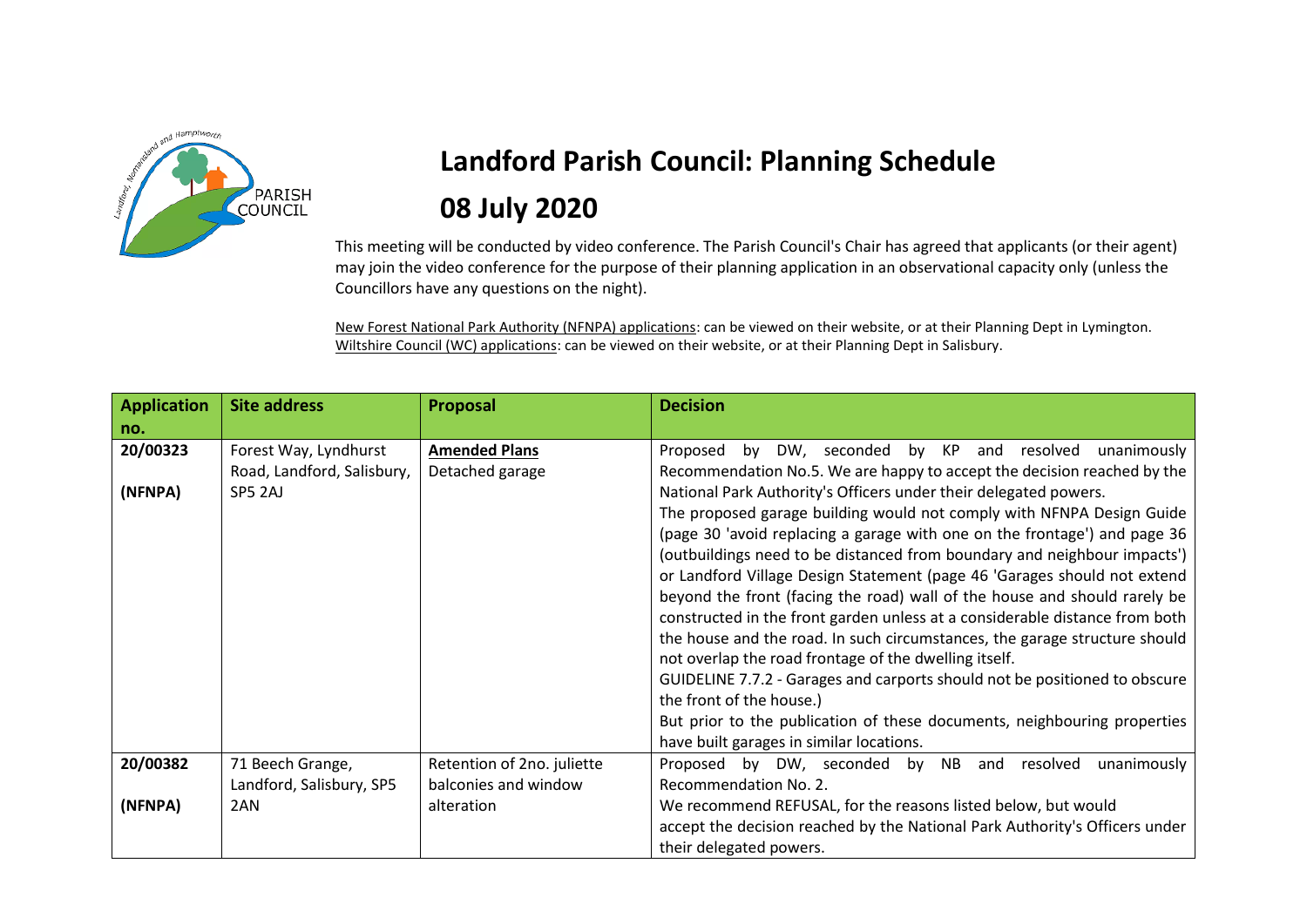|                         |                                                                    |                                                                                                                                                                                                                                        | The introduction of a first floor pair of glazed doors, in lieu of the previously<br>approved window, allows a 180 degree field of vision which results in<br>overlooking and loss of privacy for the adjacent property to the south-east,<br>particularly for the side window of the adjacent dwelling.<br>If the application is approved, this should be subject to a condition that no<br>temporary or permanent feature should be added, which would allow the<br>creation or use of an external balcony.                                                                                                                                                                                                                                                                                                                                                                                                                                                                                                                                                                                                                          |
|-------------------------|--------------------------------------------------------------------|----------------------------------------------------------------------------------------------------------------------------------------------------------------------------------------------------------------------------------------|----------------------------------------------------------------------------------------------------------------------------------------------------------------------------------------------------------------------------------------------------------------------------------------------------------------------------------------------------------------------------------------------------------------------------------------------------------------------------------------------------------------------------------------------------------------------------------------------------------------------------------------------------------------------------------------------------------------------------------------------------------------------------------------------------------------------------------------------------------------------------------------------------------------------------------------------------------------------------------------------------------------------------------------------------------------------------------------------------------------------------------------|
| 20/00390<br>(NFNPA)     | Land At Stock Lane, Stock<br>Lane, Landford, Salisbury,<br>SP5 2ER | Stables/hay store; culvert                                                                                                                                                                                                             | Proposed by DW, seconded by NB and resolved unanimously<br>Recommendation No. 2.<br>We recommend REFUSAL, for the reasons listed below, but would<br>accept the decision reached by the National Park Authority's Officers under<br>their delegated powers.<br>The parish council are unable to support the application due to the absence<br>of the following information:<br>. Indication of the extent of the field to be used for the paddock area.<br>• An arboricultural assessment of the effect of the proposed groundworks<br>on the adjacent tree root system.<br>. The construction and location of the muckheap to avoid contamination of<br>the groundwater and adjacent stream, and to avoid creating a nuisance to<br>neighbouring properties.<br>• Advice and recommendations from the Environment Agency regarding the<br>culvert proposals for the tributary of the River Blackwater, together with the<br>location of the proposed stable<br>block adjacent to the stream.<br>. The proposed use of the existing 'store building' which has never appeared<br>on any of the previous planning application drawings. |
| 19/00918<br>(NFNPA)     | Land At, Stock Lane,<br>Landford                                   | <b>Appeal</b><br>Retention and completion of<br>2no buildings                                                                                                                                                                          | The Parish Council had no further comments to make to NFNPA                                                                                                                                                                                                                                                                                                                                                                                                                                                                                                                                                                                                                                                                                                                                                                                                                                                                                                                                                                                                                                                                            |
| 20/03974<br>(Wiltshire) | Leighs, Sherfield English<br>Road, Landford, SP5 2BD               | Proposed new single storey<br>rear extension to replace<br>existing conservatories, to<br>provide new kitchen/family<br>room and associated internal<br>changes. Relocate utility room<br>door from rear of property to<br>South side. | DW proposed, seconded by NB and resolved unanimously Support                                                                                                                                                                                                                                                                                                                                                                                                                                                                                                                                                                                                                                                                                                                                                                                                                                                                                                                                                                                                                                                                           |